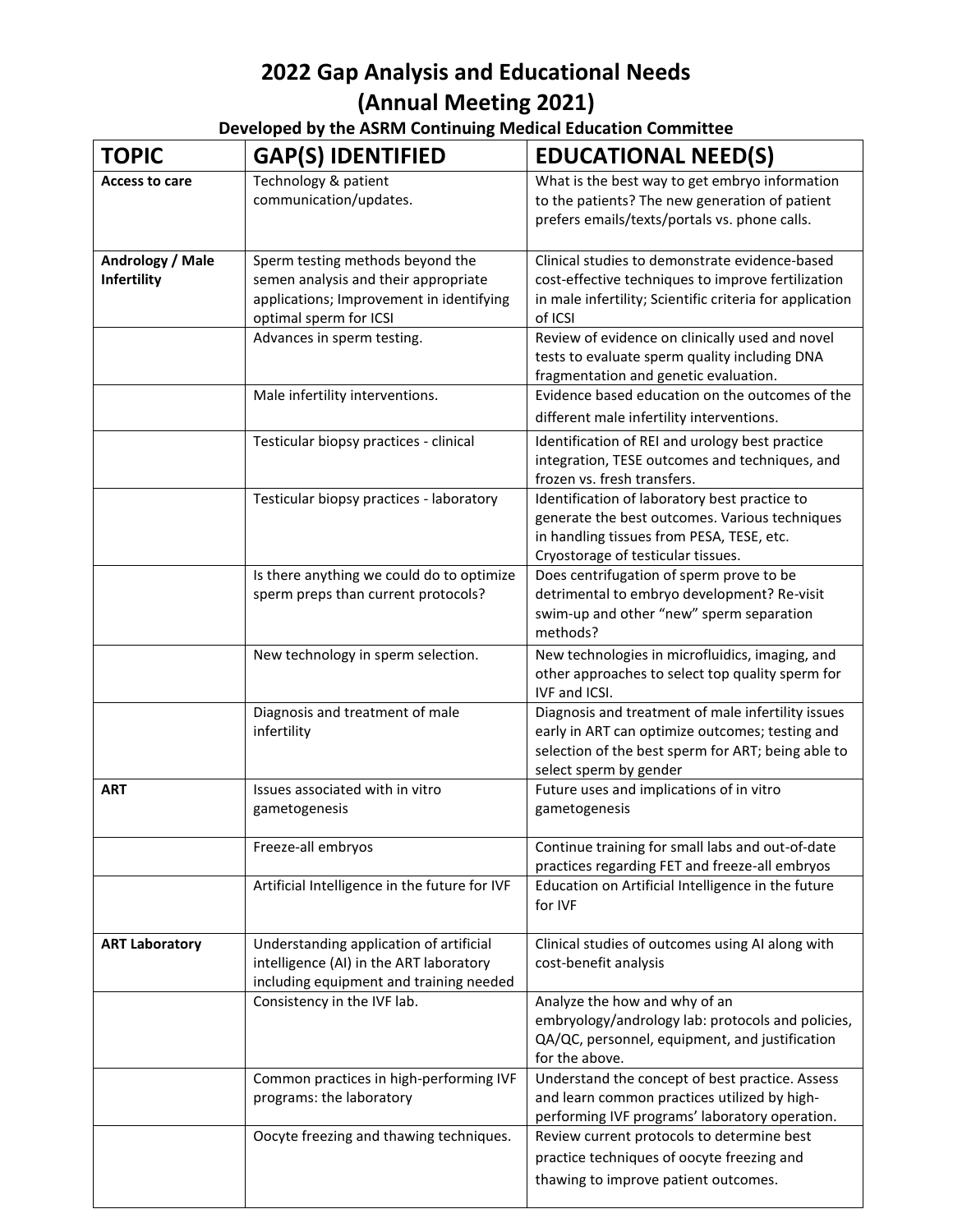| Lack of or standardized proficiency in ICSI     | Hands on training to improve skills with ICSI and                 |
|-------------------------------------------------|-------------------------------------------------------------------|
| and embryo biopsy.                              | embryo biopsy.                                                    |
| Factors associated with embryo selection.       | Education session on current evidence of embryo                   |
|                                                 | selection issues and evidence-based algorithms on                 |
|                                                 | embryo selection to maximize patient outcomes.                    |
| Lab design, technology adoption, and            | Discuss laboratory technologies and revise current                |
| implementation.                                 | protocols to best fit various settings and needs in               |
|                                                 | the design of a laboratory. Identify key criteria to              |
|                                                 | assess potential lab purchases. Financial                         |
|                                                 | stewardship.                                                      |
|                                                 |                                                                   |
| Time-lapse imaging (TLI) and<br>morphokinetics. | Debate on new technologies and upcoming new<br>approaches to TLI. |
| Extended embryo culture: practical and          | Review on current Day 0-7 embryo culture                          |
| experimental.                                   | methodology, experimental technologies in                         |
|                                                 | culturing embryos beyond Day 7, as well as                        |
|                                                 | technical and ethical concerns.                                   |
| Artificial embryo                               | Derivation from extended cultured embryonic and                   |
|                                                 | extraembryonic structures, as well as stem cells.                 |
|                                                 | Future utilization in translational research, testing             |
|                                                 | platform, and therapeutic applications.                           |
| Artificial gametes: female and male.            | Derivation from embryonic and stem cell lineages.                 |
|                                                 |                                                                   |
|                                                 | Current progress and future applications.                         |
| In vitro maturation of gametes.                 | Oocyte, sperm, various protocols and                              |
|                                                 | applications, and feasibility for routine laboratory              |
|                                                 | practice.                                                         |
| Total solutions in laboratory environment       | Air quality, toxicity detection, internal and                     |
| control.                                        | external environment of the ART laboratory, and                   |
|                                                 | implementing new design/improvement for the                       |
|                                                 | laboratory.                                                       |
| Humid versus dry incubators for embryo          | Discuss pros and cons of those two major                          |
| culture.                                        | incubator settings. How to optimize utilization of                |
|                                                 | incubators in the ART laboratories.                               |
| Embryo development and pH.                      | Education on what we should target and how do                     |
|                                                 | embryos respond to pH variations.                                 |
| Embryo quality assessment.                      | Evaluate the current status of embryos, other                     |
|                                                 | than morphology and PGT, what tools do we use                     |
|                                                 | and are they reliable. Discuss how to reduce the                  |
|                                                 | number of embryos cryopreserved and genetically                   |
|                                                 | tested.                                                           |
| Laboratory risk and disaster                    | Review and determine best practices in laboratory                 |
| management: natural and other                   | safety, alarm and monitoring systems,                             |
| disasters, e.g. war.                            | contingency plans, and patient material rescue.                   |
|                                                 | Extreme scenario including war. New                               |
|                                                 | developments and liability concerns.                              |
| Training, recruiting, development, and          | Analyze the current status of educating staff,                    |
| retention of new embryologists.                 | paradigm shift, available educational tools, and                  |
|                                                 | new learning technologies and trends. We need a                   |
|                                                 | pipeline and plan to meet the rapidly increasing                  |
|                                                 | demand of embryologists.                                          |
| Recruiting and cultivating future leaders       | Develop strategies to increase pipeline of                        |
| in the laboratory science                       | laboratory professionals, and to cultivate junior                 |
|                                                 | staff with leadership skills.                                     |
| Laboratory staff wellness, professional         | Evaluation of job security, financial stability,                  |
| development, and staffing. Mental               | mental health, employee-employer relationship,                    |
|                                                 |                                                                   |
|                                                 | continuous development, and mentoring                             |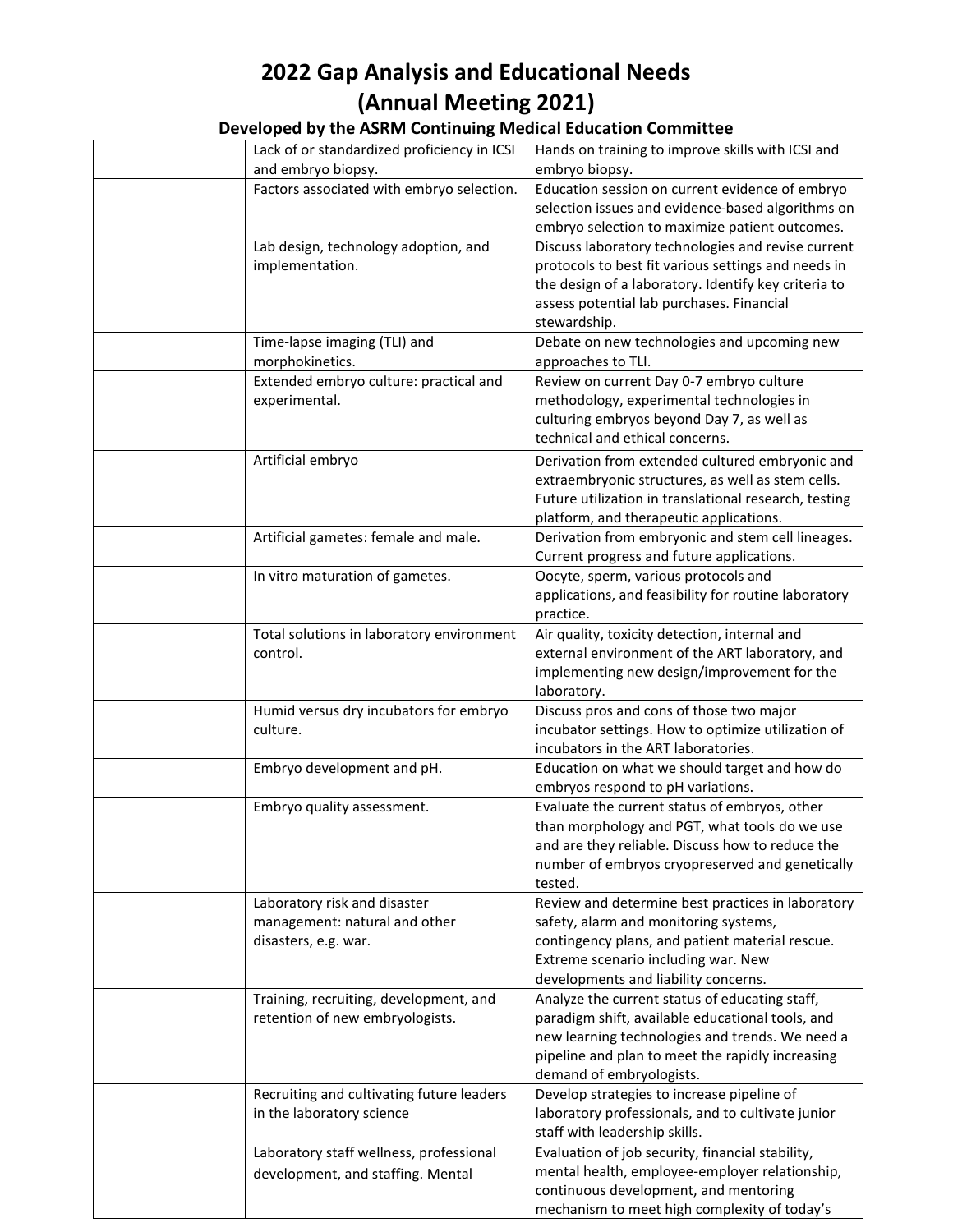|  | Developed by the ASRM Continuing Medical Education Committee |
|--|--------------------------------------------------------------|
|--|--------------------------------------------------------------|

|                   | wellness and staff morale are of        | laboratory tasks. Guideline development to meet        |
|-------------------|-----------------------------------------|--------------------------------------------------------|
|                   | paramount importance.                   | the needs.                                             |
|                   |                                         |                                                        |
|                   |                                         |                                                        |
|                   |                                         |                                                        |
|                   | Embryo abandonment and disposition.     | Guideline review and development to ensure best        |
|                   |                                         | practices can be followed by labs to ensure proper     |
|                   |                                         | disposition of embryos.                                |
|                   | Changing landscape of laboratory        | Evolving laboratory practice in                        |
|                   | practice.                               | corporate/franchised vs. traditional settings.         |
|                   | Communication between clinicians and    | Discuss clinical regimens and laboratory strategies    |
|                   | the laboratory personnel.               | on treating various types of patients.                 |
|                   | Laboratory quality management.          | Discuss concept of QC/QA, KPI, staff evaluation,       |
|                   |                                         | and how to implement these into the lab in a           |
|                   |                                         | practical way.                                         |
|                   | Best practice in utilizing laboratory   | Tools for tracking and improving performance,          |
|                   | quality improving tools.                | including key performance indicators (KPIs),           |
|                   |                                         | checklists, root cause analysis, etc.                  |
|                   | Timing and operational optimization in  | For labs without a time-lapse imaging system,          |
|                   | embryo culture.                         | should we keep 1 PNs in culture? Only for biopsy       |
|                   |                                         | patients? How strict are labs with timing and what     |
|                   |                                         | stays in culture? Is there an opportunity to           |
|                   |                                         | streamline this?                                       |
|                   | Identifying and triaging "fad"          | It seems every day someone is introducing a            |
|                   | technologies and approaches.            | technology that is either untested or proves to        |
|                   |                                         | offer no real-world benefit after clinical trials, yet |
|                   |                                         | many labs cling to it as an add-on or marketing        |
|                   |                                         | gimmick. More scientific and evidence-based            |
|                   |                                         |                                                        |
|                   |                                         | education is needed.                                   |
|                   | Improved biopsy techniques              | Continue to review these topics within the             |
|                   | Optimizing vitrification.               | context of IVF lab techniques                          |
|                   | Laboratory continuing education         | Provide the opportunity for all Andrologists and       |
|                   |                                         | Embryologists to attend education in the field of      |
|                   |                                         | cryopreservation of eggs, embryos and sperm on         |
|                   |                                         | a yearly basis.                                        |
|                   |                                         |                                                        |
| <b>Biology of</b> | Aa in 2021, role on environment on      | Continued updates on outcomes related to ART           |
| Reproduction      | reproduction; tissue engineering and    | and environment; Review and update research of         |
|                   | modeling in reproduction                | engineering and modeling for use in reproduction.      |
|                   | Endometrial receptivity, including the  | Present the current state of knowledge on              |
|                   | interaction between implantation and    | endometrial receptivity, how it affects pregnancy      |
|                   | placentation.                           | outcomes and ways to improve those outcomes.           |
|                   | Emerging technology in embryo           | Applicable and experimental methods in                 |
|                   | implantation and uterine receptivity.   | improving embryo implantation and embryo-              |
|                   |                                         | uterine interaction. Using extended culture            |
|                   |                                         | embryos and artificial embryos to study the            |
|                   |                                         | window of implantation.                                |
|                   | Inner cell mass (ICM) and trophectoderm | Review the mechanisms of differentiated ICM and        |
|                   | (TE).                                   | TE lineages, and to explore technologies to            |
|                   |                                         | examine and potentially repair defects during          |
|                   |                                         | embryo implantation and the earliest stage of          |
|                   |                                         | pregnancy initiation.                                  |
|                   | MicroRNA technology in ART              | MicroRNA-based technology to be used in non-           |
|                   |                                         | invasive assessment of embryo quality and              |
|                   |                                         | endometrial receptivity                                |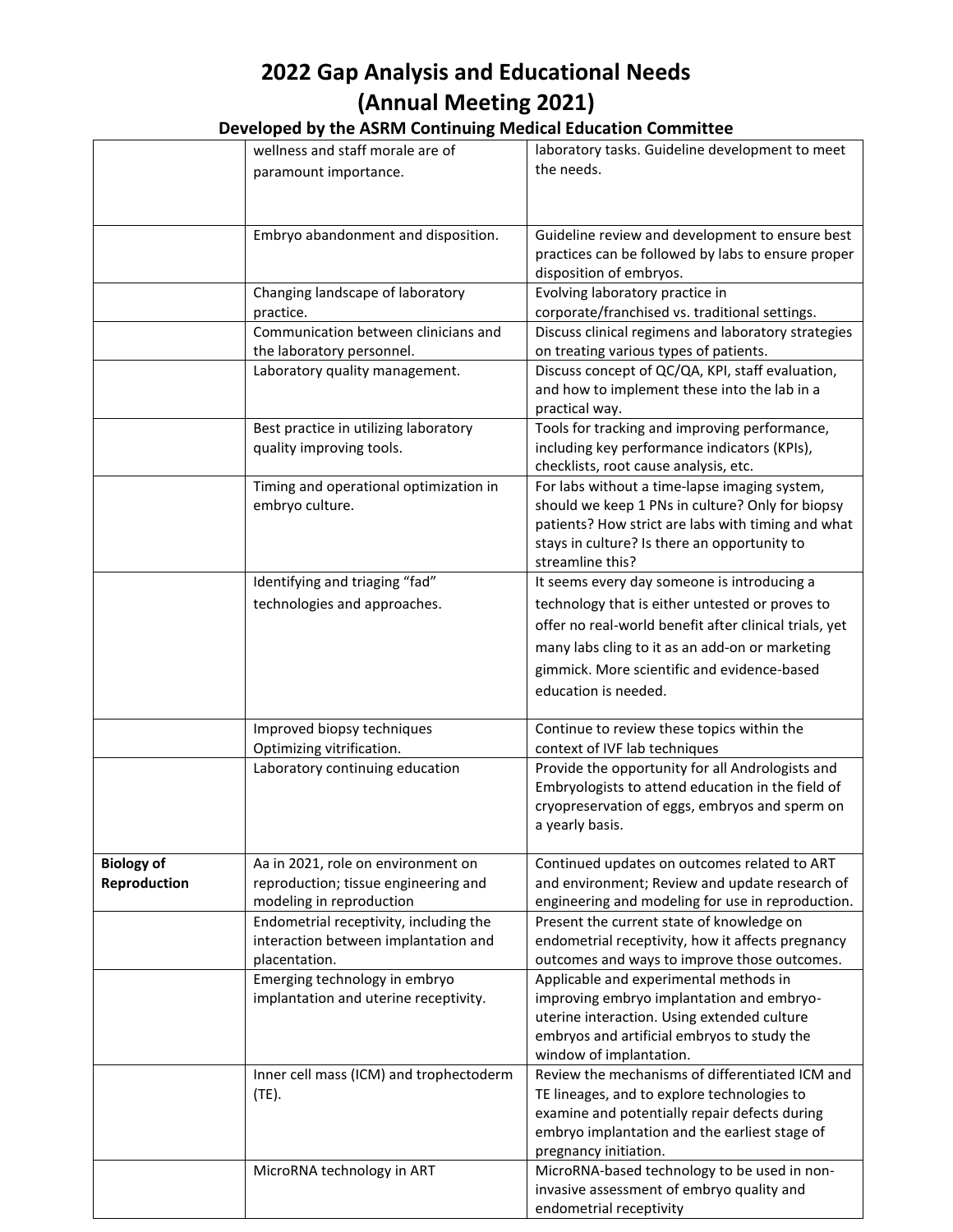|                      | Improvement of implantation success          | Latest data on molecular determinants of              |
|----------------------|----------------------------------------------|-------------------------------------------------------|
|                      |                                              | successful implantation in the human blastocyst       |
|                      |                                              | and education on how to modify these                  |
|                      |                                              | determinants to improve implantation success          |
| Contraception        | New technology; Male contraception;          | More insight into effective options in medically      |
|                      |                                              | complicated patients                                  |
| <b>Counseling</b>    | As in 2021, mind-body techniques;            | As in 2021, establishing mind-body program; team      |
|                      | improved empathy of team; including          | training on empathy; specific counseling for PCOS,    |
|                      | male support/counseling                      | RPL, POI                                              |
| COVID-19             | Best practice in the post-COVID era.         | How to safely operate the clinical practice and       |
|                      |                                              | laboratory during and after COVID pandemic.           |
|                      |                                              | Concerns and feasible approaches.                     |
|                      | Cross-border patient material                | Handling and shipping patient materials among         |
|                      | transportation.                              | regions of different level of COVID transmission      |
|                      |                                              | risk.                                                 |
| <b>Early Human</b>   | Factors inherent to the fetus that impact    | Review current knowledge on early human               |
| <b>Development</b>   | recurrent pregnancy failure due to           | development and its role in recurrent                 |
|                      | implantation.                                | implantation failure.                                 |
| <b>Endometriosis</b> | Management options for endometriosis         | Day to day management. Discussion regarding           |
|                      | in the setting of infertility                | medical/surgical treatment for infertility patients.  |
|                      |                                              | Surgical management of endometriomas                  |
|                      | Limited ability of REs to perform            | Increases surgical training for DIE; Clinical studies |
|                      | ultrasounds for DIE; Lack of insurance       | comparing medical treatments for DIE; best            |
|                      | coverage for work-up.                        | practices for IVF                                     |
| <b>Ethics/Legal</b>  | Understand cultural differences in the       | Train healthcare professionals/team to                |
|                      | acceptability of egg/embryo/sperm            | understand multicultural attitudes toward third       |
|                      | donation, GC. Address the need for an        | party reproduction; Clinical studies surveying        |
|                      | increase in egg donors of various            | patients on acceptance of egg donors of various       |
|                      | racial/ethnic/multi-cultural backgrounds     | multi-cultural backgrounds                            |
|                      | Lack of knowledge in the ever-changing       | Review legal aspects of care including                |
|                      | legal climate as it relates to REI practice. | international families and cross-border               |
|                      |                                              | reproductive care. Minimize/mitigate legal risk       |
|                      |                                              | with regards to advanced technology.                  |
|                      | Communication with patients about            | Discuss ethical issues and education of open          |
|                      | ethical concerns of genetic alteration.      | communication with patients and administration        |
|                      |                                              | to address concerns regarding genetic alteration      |
|                      |                                              | specifically.                                         |
|                      | Embryo disposition and donation.             | Education for staff, administration, and patients     |
|                      |                                              | for donation of embryos to research versus            |
|                      |                                              | destroyed. Explain ways to cope with moral and        |
|                      |                                              | psychological aspects of our jobs.                    |
|                      | Research programs liability.                 | Discuss the liability of research programs with       |
|                      |                                              | focus on IVF programs.                                |
|                      | Ethical perspectives of patients from        | Examine and discuss the ethical perspectives of       |
|                      | different cultures.                          | patients from different cultures in relationship to   |
|                      |                                              | IVF.                                                  |
|                      | Gamete and embryo donation.                  | Analyze the implications of being a donor and a       |
|                      |                                              | recipient. Describe how to maintain and preserve      |
|                      |                                              | anonymity in an age of social media and technical     |
|                      |                                              | piracy.                                               |
|                      | Clinical embryology not recognized by        | The possibility of clinical embryology being          |
|                      | <b>CLIA</b>                                  | recognized as a separate profession and/or high       |
|                      |                                              | complexity by federal and state regulations.          |
|                      | Knowledge on how offspring feel about        | Provide a session looking specifically at the         |
|                      | open vs. Closed gamete donation              | perspective of the children who were conceived        |
|                      |                                              |                                                       |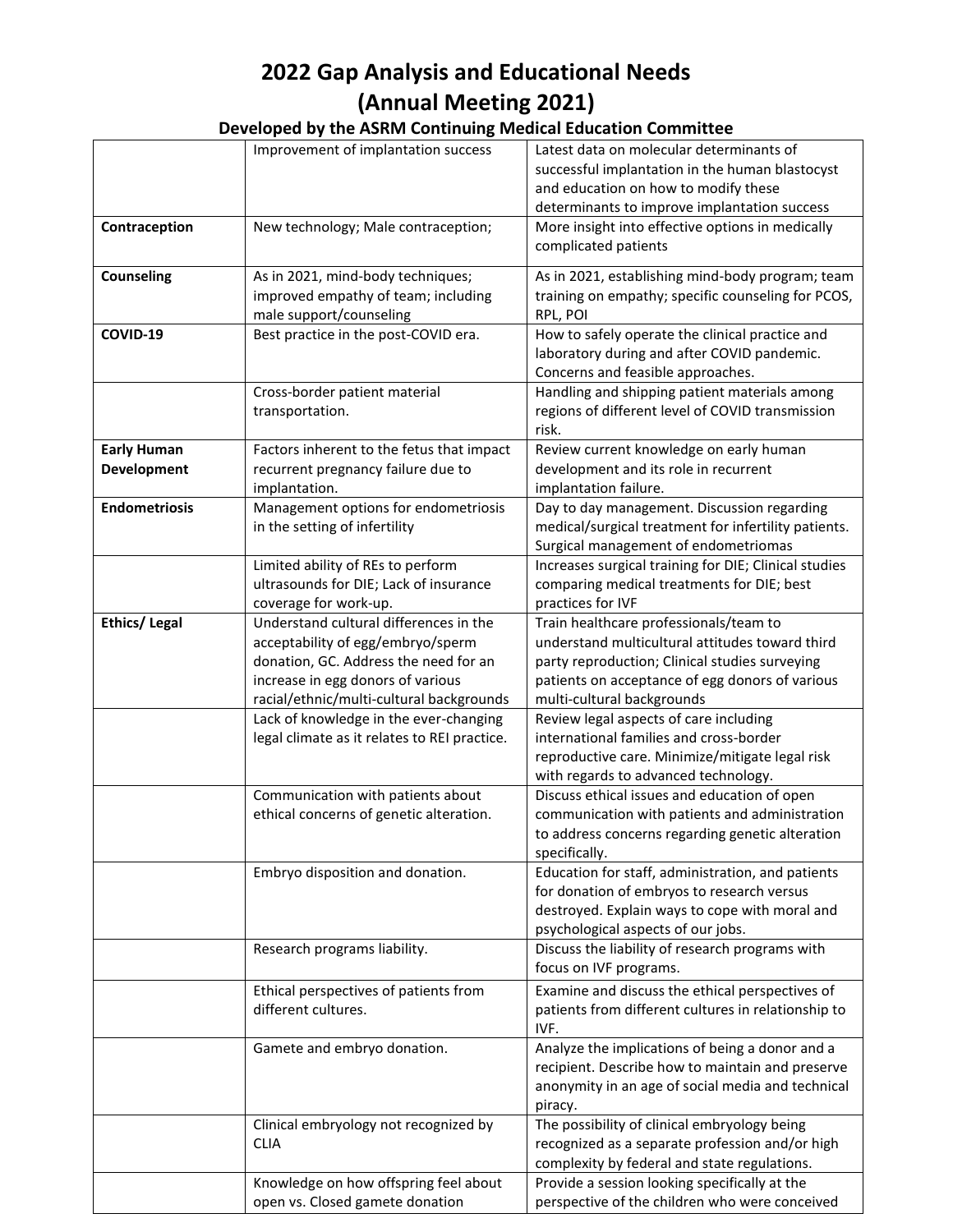|                                  |                                                                                                                                                                                                                                          | from donor gametes and their questions and                                                                                                                                                                                                             |
|----------------------------------|------------------------------------------------------------------------------------------------------------------------------------------------------------------------------------------------------------------------------------------|--------------------------------------------------------------------------------------------------------------------------------------------------------------------------------------------------------------------------------------------------------|
|                                  |                                                                                                                                                                                                                                          | desires regarding biological parents                                                                                                                                                                                                                   |
| <b>Fertility</b><br>Preservation | Knowledge of fertility preservation<br>surgical options                                                                                                                                                                                  | Review of benefits/risks of ovarian and testicular<br>tissue cryopreservation, techniques for ovarian<br>and testicular tissue cryopreservation and<br>restoration procedures                                                                          |
|                                  | Ovarian tissue cryopreservation                                                                                                                                                                                                          | Justice and ethical implications, counseling, cost-<br>effectiveness, future implications for treatment of<br>pre-pubertal pediatric heme/onc patients                                                                                                 |
|                                  | Elective and oncology preservation.                                                                                                                                                                                                      | Evidence based protocol selection and outcomes<br>for elective and oncology patients. Protocols for<br>ovarian stimulation in the fertility preservation<br>patient.                                                                                   |
|                                  | Ovarian tissue preservation/uterine<br>transplant.                                                                                                                                                                                       | Review the technical aspects of ovarian tissue<br>preservation and uterine transplant.                                                                                                                                                                 |
|                                  | Sperm cryopreservation for male cancer<br>patients.                                                                                                                                                                                      | Educate on the best methods of sperm retrieval in<br>male cancer patients.                                                                                                                                                                             |
|                                  | International issues in fertility<br>preservation including restrictions.                                                                                                                                                                | Knowledge and expertise on international issues<br>in fertility preservations, including discussion of<br>country-specific restrictions and resources to aid<br>providers and patients in achieving desired care.                                      |
|                                  | Oocyte preservation skills and best<br>practice.                                                                                                                                                                                         | Skill development forum on oocyte preservation<br>skills and a review of guidelines and best<br>practices.                                                                                                                                             |
| Genetics/PGT                     | Lack of insurance coverage; Time<br>constraints of team for communication<br>and logistics of follow-up; Low vs. High<br>mosaicism options for embryo transfer;<br>cfDNA application                                                     | Close the gap between assessment of genetic<br>counselor and REI; Increase training in<br>understanding genetics; Improving precycle<br>testing coordination & review; Clinical studies on<br>refining percentage variations of reporting<br>mosaicism |
|                                  | Universally define a mosaic embryo -<br>low/high grade; When is it appropriate to<br>consider embryo transfer; Consistent<br>reporting and labelling; Agreement of<br>counseling between genetic counselors<br>and healthcare providers. | Large clinical studies to provide safety and<br>outcomes of transferring mosaic embryos; Train<br>healthcare providers (MDs/lab/RNs) to accurately<br>counsel patients. Define best practices.                                                         |
|                                  | Genetic counseling.                                                                                                                                                                                                                      | Course taught by Genetic Counselor focused on<br>genetics of different infertility diagnoses,<br>interventions through ART, and relationship of<br>genetic factors to outcomes.                                                                        |
|                                  | Lack of knowledge and best practice in<br>utilizing non-invasive PGT. Non-invasive<br>PGT (niPGT) benefits remains unclear.                                                                                                              | Review of evidence on non-invasive genetic<br>testing of embryos. Current progress, platforms,<br>approaches (blastocoel sampling, spent medium,                                                                                                       |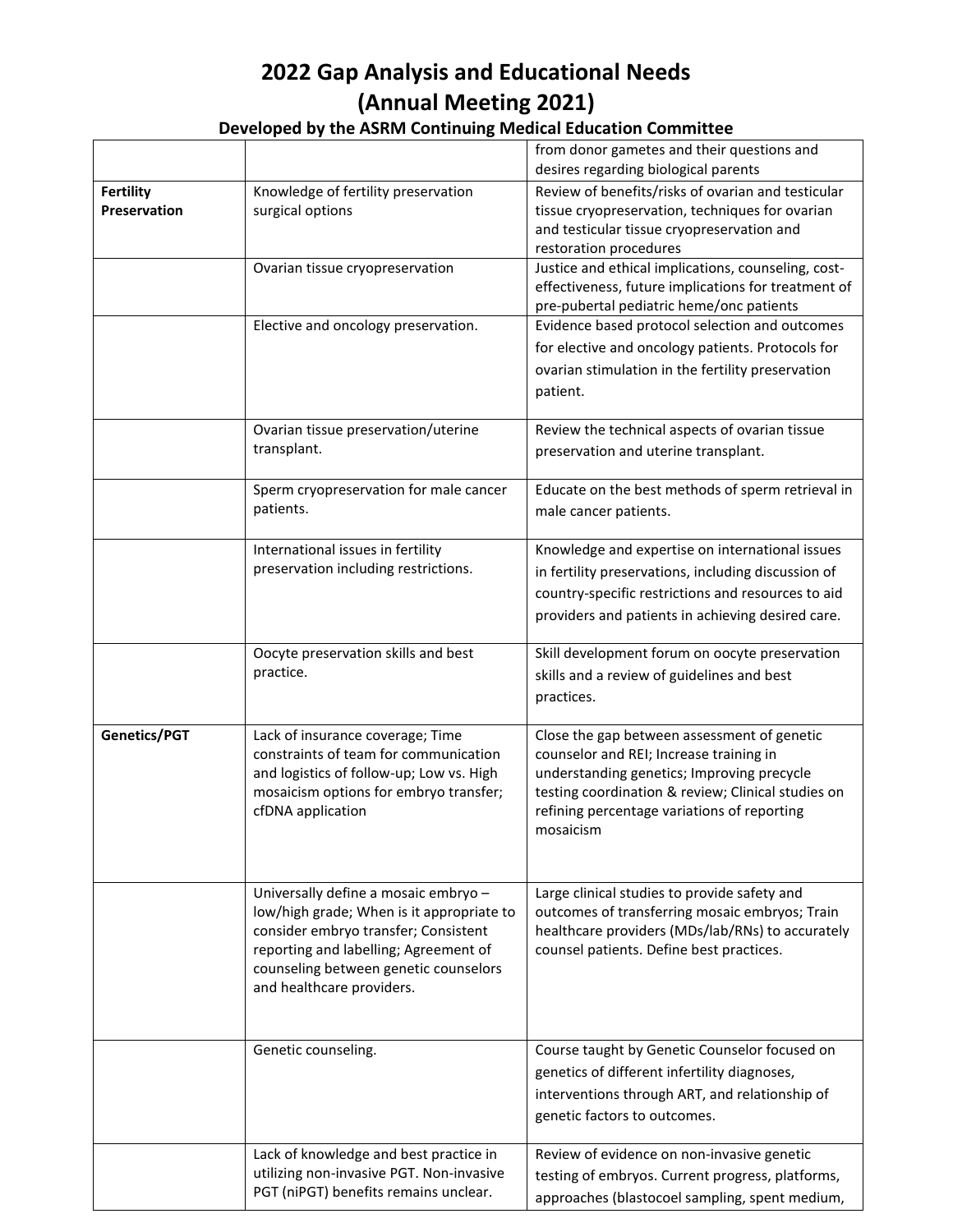|                                                                                                                                                                                                                | etc.), utilization, and timeframe for routine use.<br>Pros and cons of niPGT vs. traditional PGT                                                                                                                                                                                                   |
|----------------------------------------------------------------------------------------------------------------------------------------------------------------------------------------------------------------|----------------------------------------------------------------------------------------------------------------------------------------------------------------------------------------------------------------------------------------------------------------------------------------------------|
| Counseling to support patients with<br>mosaicism embryos and sub<br>chromosomal variations.                                                                                                                    | Discuss best practice on transfer or not to transfer<br>mosaic embryos. Education on the techniques<br>behind PGT and how mosaics are identified.<br>Review the clinical implications of transferring<br>mosaic embryos.                                                                           |
| Gene editing to improve outcomes.                                                                                                                                                                              | Provide learning opportunities on all aspects of<br>PGT, including techniques, and clinical use of<br>results. Provide comprehensive education on<br>current state of gene editing and associated<br>issues.                                                                                       |
| Genetic workup for patients.                                                                                                                                                                                   | Review of different genetic workups, practice<br>patterns, and best practices. Develop protocols<br>for patients that should or should not receive<br>PGT-A testing.                                                                                                                               |
| Genetic mechanism in male and female<br>gametes contributing to embryo<br>aneuploidy and mosaicism.                                                                                                            | Summarize common genetic conditions that have<br>reproductive consequences for patients.                                                                                                                                                                                                           |
| New technologies in PGT and moving<br>forward.                                                                                                                                                                 | Discuss history of PGT, review accuracy of<br>platforms, discuss new generations of PGT<br>method, and barriers of implementing those<br>technologies.                                                                                                                                             |
| PGT-A abnormal and mosaic embryos:<br>lack of guidelines for the embryologists.                                                                                                                                | Review origins, detection, and communication on<br>PGT-A of aneuploidy and mosaic embryos. Discuss<br>issues in handling, transferring, and discarding<br>mosaic embryos. Consistency of data<br>interpretation and reporting.                                                                     |
| PGT-A technology information.                                                                                                                                                                                  | Course for MDs, nurses, and laboratory personnel<br>to understand the key differences among various<br>PGT technologies, as well as other ART-related<br>genetic testing. Limitations of various<br>platforms/methodologies.                                                                       |
| Impact of epigenetics on ART outcomes.                                                                                                                                                                         | Review research on effect on the embryo and<br>long-term offspring health. Discuss future<br>applications.                                                                                                                                                                                         |
| Time-lapse imaging (TLI) for aneuploidy.                                                                                                                                                                       | Review data on TLI for aneuploidy interpretation.                                                                                                                                                                                                                                                  |
| Understanding the potential use and risk<br>of transferring mosaic and aneuploidy<br>embryos. Communication on PGT-A<br>mosaic and aneuploid embryo outcomes<br>within the care team and with the<br>patients. | Best approaches to discuss with clinicians and<br>patients on transferring mosaic and aneuploid<br>embryos? Issues to consider before discarding<br>those embryos? How does the program interpret<br>the data and report it, and does that make a<br>difference in how we feel about discarding an |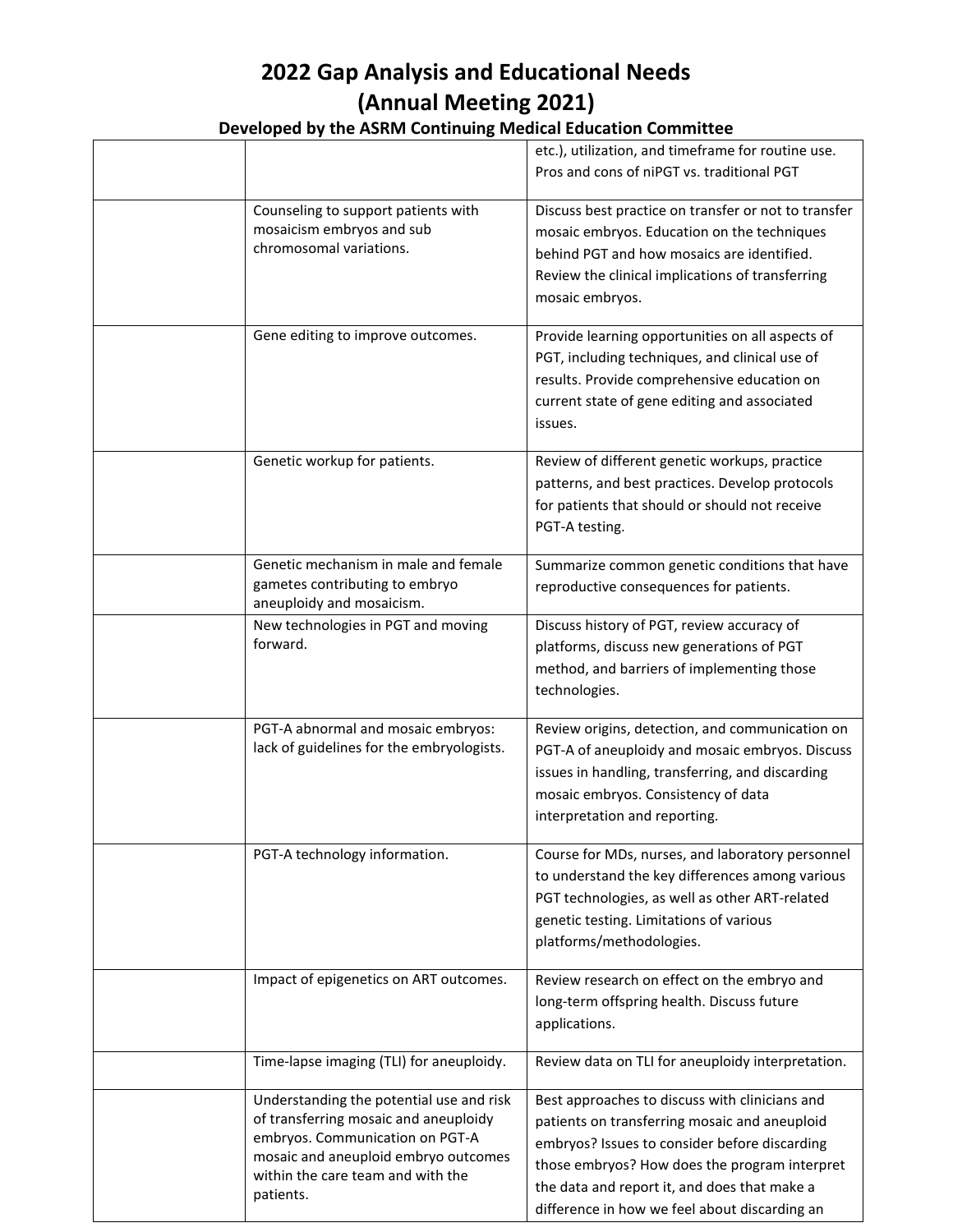|               |                                                                                    | embryo? How do we deal with this aspect of our           |
|---------------|------------------------------------------------------------------------------------|----------------------------------------------------------|
|               |                                                                                    | jobs morally and psychologically?                        |
|               | Good practice in embryo biopsy.                                                    | Guidelines in embryo biopsy and re-                      |
|               |                                                                                    | biopsy/vitrification for repeated PGT-A.                 |
|               |                                                                                    |                                                          |
|               | Lack of knowledge in genetic stability                                             | Genetic/epigenetic stability or instability in           |
|               | regarding artificial embryos.                                                      | artificial embryos derived from embryonic                |
|               |                                                                                    | structures or stem cells.                                |
|               | Gene editing 101: what is available                                                | Lecture on gene editing for clinicians, clinical         |
|               |                                                                                    | laboratory, and other reproductive medicine              |
|               |                                                                                    | professions.                                             |
|               | Should we continue to perform PGT-A in                                             | Feasibility, benefits, and pitfalls of the increasing    |
|               | more patients?                                                                     | practice of PGT-A. Universal PGT-A vs. selective         |
|               |                                                                                    | PGT-A.                                                   |
|               | Inadequate understanding of PGT risks                                              | Continue to offer education about PGT, expanding         |
|               | More information on non-invasive PGT<br>Limited data presented re Mosaicism        | on areas of uncertainty as data emerge.                  |
|               | Genetics                                                                           | continued updates on genetics                            |
| Imaging       | 3D/4D sono training and application in                                             | Hands-on training programs for reproductive              |
|               | reproductive medicine; new techniques                                              | providers in 3D/4D pelvic ultrasound, including its      |
|               | for tubal assessment - Exem Foam;<br>HyCoSy. Evaluate applicability and            | application with saline infusion sonogram. Clinical      |
|               | limitations of office-based hysteroscopy.                                          | studies to clarify utility and cost effectiveness of     |
|               | Lack of understanding the optimal                                                  | alternative methods to assess tubal patency.             |
|               | method of uterine cavity evaluation and                                            | Analysis of office-based hysteroscopy equipment,         |
|               | frequency during ART cycles.                                                       | reimbursement, cost-effectiveness, and patient           |
|               |                                                                                    | tolerance. Clinical study to evaluate the frequency      |
|               |                                                                                    | of uterine cavity assessment during ART and its          |
|               |                                                                                    | impact.                                                  |
| Infertility   | Sexual dysfunction in individuals and                                              | Identification, support and treatment of patients        |
|               | couples with infertility                                                           | and couples with sexual dysfunction in the space         |
|               |                                                                                    | of infertility                                           |
|               | Supporting patients who have negative<br>outcomes in infertility treatment; how to | How to help and support patients in the face of          |
|               | approach and support the patient                                                   | negative outcomes                                        |
|               |                                                                                    |                                                          |
| Leiomyomas    | Knowledge of uterine leiomyomas and                                                | Current surgical and non-surgical management of          |
|               | minimally invasive treatment options                                               | uterine fibroids in patients who desire fertility        |
|               |                                                                                    | (immediate and future). Tips/tricks to move from         |
|               |                                                                                    | abdominal myomectomy to minimally invasive<br>myomectomy |
| Menopause/    | Lack of insurance coverage for                                                     | Clinical studies on the effectiveness of "batching"      |
| Ovarian       | evaluation; Dr. Google to Dr. REI                                                  | egg retrieval cycles; Clarity in the medical             |
| Insufficiency |                                                                                    | literature                                               |
|               |                                                                                    |                                                          |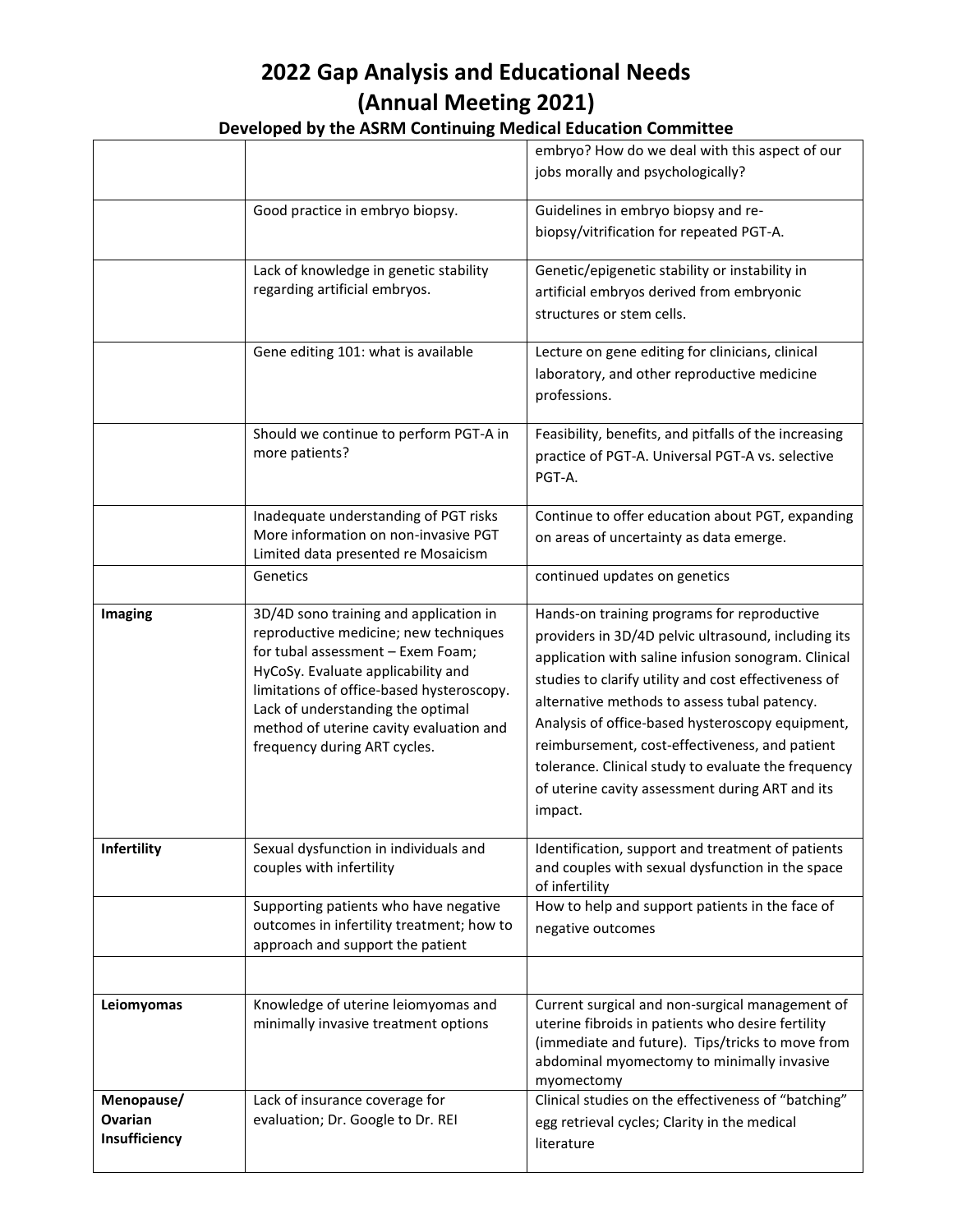|                                                               | Hormonal therapy in patients with POI                                                                                                                                                               | Hormonal therapy for patients with POI and data<br>regarding its use                                                                                                                                                         |
|---------------------------------------------------------------|-----------------------------------------------------------------------------------------------------------------------------------------------------------------------------------------------------|------------------------------------------------------------------------------------------------------------------------------------------------------------------------------------------------------------------------------|
|                                                               | menopausal management lectures                                                                                                                                                                      | Continued education on Menopause management                                                                                                                                                                                  |
| <b>Mental Health</b>                                          | Mental health care for patients with early<br>pregnancy loss                                                                                                                                        | Perspectives and support services for patients<br>with early pregnancy loss in highly desired<br>pregnancies                                                                                                                 |
| <b>Practice/Risk</b><br>Management/<br><b>Team-based Care</b> | Identifying appropriate team members<br>for the multidisciplinary approach of<br>Primary Ovarian Insufficiency (POI);<br>Establishing a consensus on timing of and<br>testing the patient with POI. | Workshop to establish roles of a team of<br>healthcare providers in management of patients<br>with POI. Clinical studies examining alternative<br>management options including PRP. Identifying<br>potential genetic of POI. |
|                                                               | Meeting accreditation and certification<br>requirements: laboratory                                                                                                                                 | Lectures and workshops focusing on a holistic<br>strategy to meet requirements of CLIA, CAP, SART,<br>etc, and manage inspections.                                                                                           |
|                                                               | Lack of knowledge and best practice in<br>electronic health record (EHR) systems:<br>laboratory                                                                                                     | Available options and designs of EHR laboratory<br>module. How to implement HER in the laboratory.                                                                                                                           |
|                                                               | Lack of knowledge in non-conformance<br>prevention: clinical and laboratory.                                                                                                                        | Root cause of non-conformance. Methods to<br>prevent errors (checklist, witness system, etc.)                                                                                                                                |
|                                                               | Error prevention in ART laboratory and<br>fertility practice in general.                                                                                                                            | Not just ID errors, but all errors of omission and<br>miscommunication.                                                                                                                                                      |
| Pregnancy/<br><b>Pregnancy Loss</b>                           | Adenomyosis, microbiome, and<br>immunology in RPL                                                                                                                                                   | Continue to provide education on RPL and<br>address these topics based on available and<br>emerging evidence                                                                                                                 |
|                                                               | Metabolic factor impact on RIF and<br>recurrent abortion                                                                                                                                            | Education on metabolic factor impact on RIF and<br>recurrent abortion                                                                                                                                                        |
|                                                               | Science about newer endometrial<br>markers                                                                                                                                                          | Continued education on immunology and<br>signaling                                                                                                                                                                           |
|                                                               | Similar course in the future, or data-<br>based guidance of RPL treatments                                                                                                                          | Continued education on recurrent pregnancy loss                                                                                                                                                                              |
| Reproductive<br><b>Surgery</b>                                | Office procedures for evaluation of<br>infertile female                                                                                                                                             | Outcomes, economic implications, patient<br>satisfaction, equipment considerations in office<br>hysteroscopy, sonohsg updates                                                                                                |
|                                                               | Minimally invasive reproductive surgery<br>technique/skill set                                                                                                                                      | Hands-on course for laparoscopy and<br>hysteroscopy (especially office hysteroscopy)                                                                                                                                         |
|                                                               | Whether cesarean section scar<br>isthmoceles need to be treated                                                                                                                                     | Surgical approaches to caesarean section scar<br>separation (isthmocele) and when they are<br>indicated                                                                                                                      |
|                                                               | Effect of adenomyosis on fertility                                                                                                                                                                  | Overview of adenomyosis and its relationship to<br>the biology of reproduction with a focus on<br>current techniques for treatment (medical and<br>surgical)                                                                 |
|                                                               | Diagnosis and surgical management of<br>Mullerian anomalies                                                                                                                                         | Review of new ASRM classification system and the<br>app. Preoperative preparation, imaging, and<br>review of surgical treatment of uterine/vaginal<br>anomalies                                                              |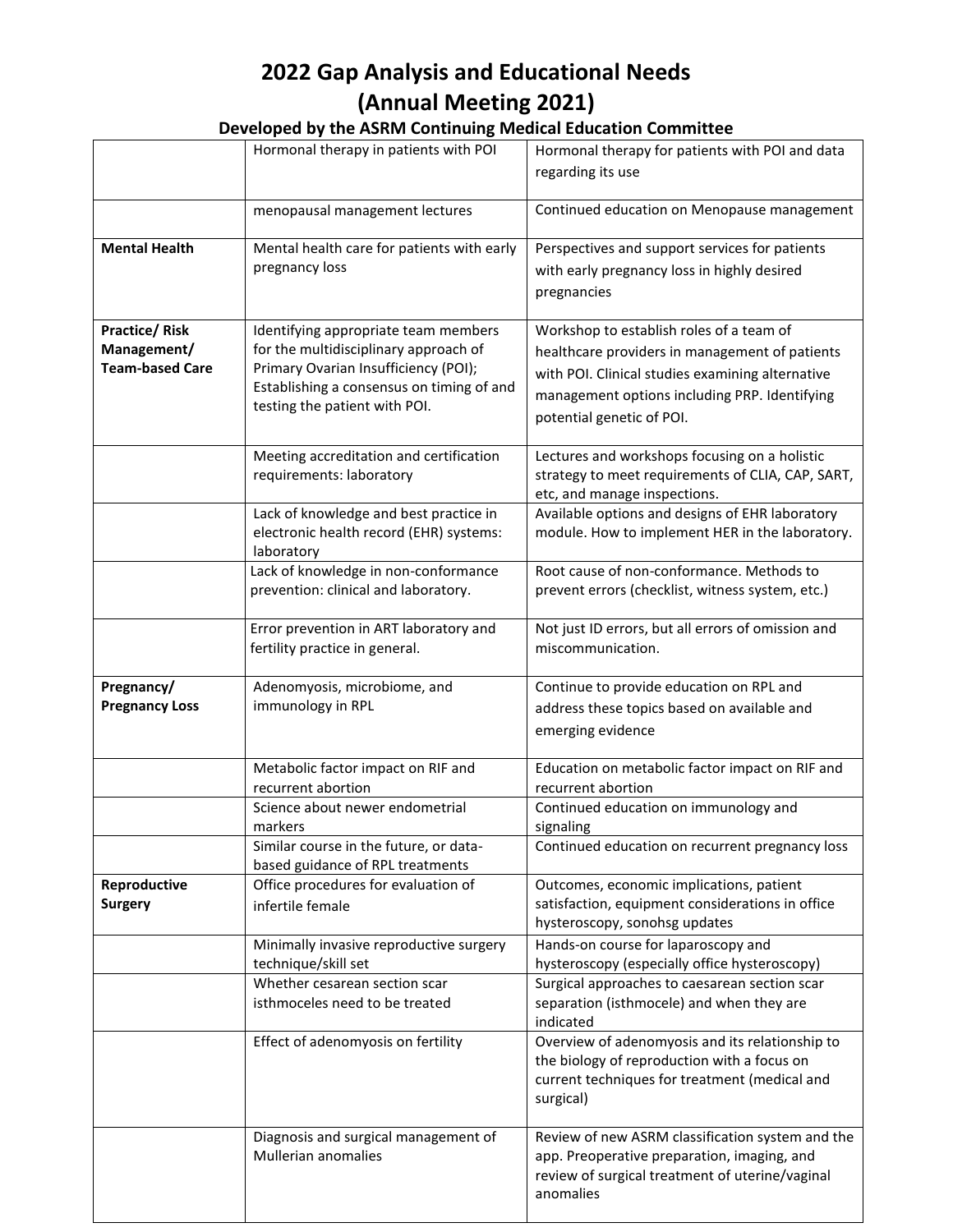| Developed by the ASRM Continuing Medical Education Committee |  |
|--------------------------------------------------------------|--|
|--------------------------------------------------------------|--|

|                   | Tubal surgery to optimize fertility                                                                                   | Discussion on how to address hydrosalpinges, and<br>role of fimbrioplasty. Tubal function, evaluation,<br>and impact for fertility patients (especially those<br>that cannot move forward with IVF) |
|-------------------|-----------------------------------------------------------------------------------------------------------------------|-----------------------------------------------------------------------------------------------------------------------------------------------------------------------------------------------------|
|                   | Modern reproductive surgery                                                                                           | Review of robotic surgery, novel minimally<br>invasive techniques, ERAS protocols, pre-op, and<br>post-op considerations                                                                            |
|                   | Methods to optimize the difficult egg<br>retrieval (abdominal) and embryo<br>transfer<br>C-Section scar defect repair | Surgical application of abdominal egg retrieval<br>and guidelines for embryo transfer technique<br>(embryo transfer simulator hands-on)<br>Latest trends and techniques for hysteroscopic           |
| <b>Stem Cells</b> | Therapeutic applications of stem cells in<br>reproduction.                                                            | and laparoscopic repair of C-section scar defects<br>Review of current application of stem cell<br>research as it applies to reproductive medicine<br>and future application.                       |
|                   | Progress and outlook in utilizing artificial<br>gametes and embryos.                                                  | Scientific studies on the current progress,<br>limitations, ethical concerns, and potential<br>timeline for utilization of artificial gametes and<br>embryos.                                       |
|                   | Stem cell research and gene editing.                                                                                  | Summarize research studies and issues associated<br>with gene editing of stem cells.                                                                                                                |
|                   | Stem cell 101.                                                                                                        | Review of pathophysiology of stem cells, types of<br>stem cell, and applications.                                                                                                                   |
|                   | New frontiers and next innovative<br>disruption(s) in reproductive and<br>regenerative technology.                    | Discuss potential future innovative disruption(s) in<br>reproductive and regenerative technology and<br>impact on IVF.                                                                              |
|                   | Long-term preservation of stem cell for<br>clinical use.                                                              | Evaluating the efficacy of stem cell<br>cryopreservation and storage relative to solution<br>and container types used.                                                                              |
|                   | Application of synthetic biology in<br>reproductive medicine.                                                         | Using synthetic biology to regenerate and repair<br>embryo, tissues, and organs.                                                                                                                    |
|                   | Use of Stem cell derived gametes                                                                                      | The future of stem cell derived gametes and both<br>technical aspects and ethical implications                                                                                                      |
| <b>Technology</b> | Artificial intelligence (AI) in ART: basic<br>concept of AI, current technology<br>development, and utilization       | Terminology of AI. Application of AI in embryo<br>selection, non-invasive PGT, patient treatment<br>and follow-up. Integration of technology and<br>management tools to streamline and improve IVF. |
|                   | Future of IVF and personalization of the<br>process.                                                                  | Refining the ovarian stimulation protocols and<br>transfer protocols to allow for more<br>personalization.                                                                                          |
|                   | Automation and robotics in the<br>laboratory.                                                                         | Systems and applications for laboratory to<br>improve workflow, management, and infertility<br>treatment of patients.                                                                               |
|                   | Technologies to improve gamete and<br>embryo culture outcomes.                                                        | Utilize microfluidics and other technologies to fine<br>tune gamete and embryo culture protocols, as<br>well as in vitro maturation of gametes.                                                     |
|                   | Lack of knowledge in cybersecurity and<br>safety of data storage.                                                     | Understand the voluntarily of clinical and<br>laboratory data. Best practice in cybersecurity.<br>Hardware and software configurations for on-site<br>and cloud-based solutions.                    |